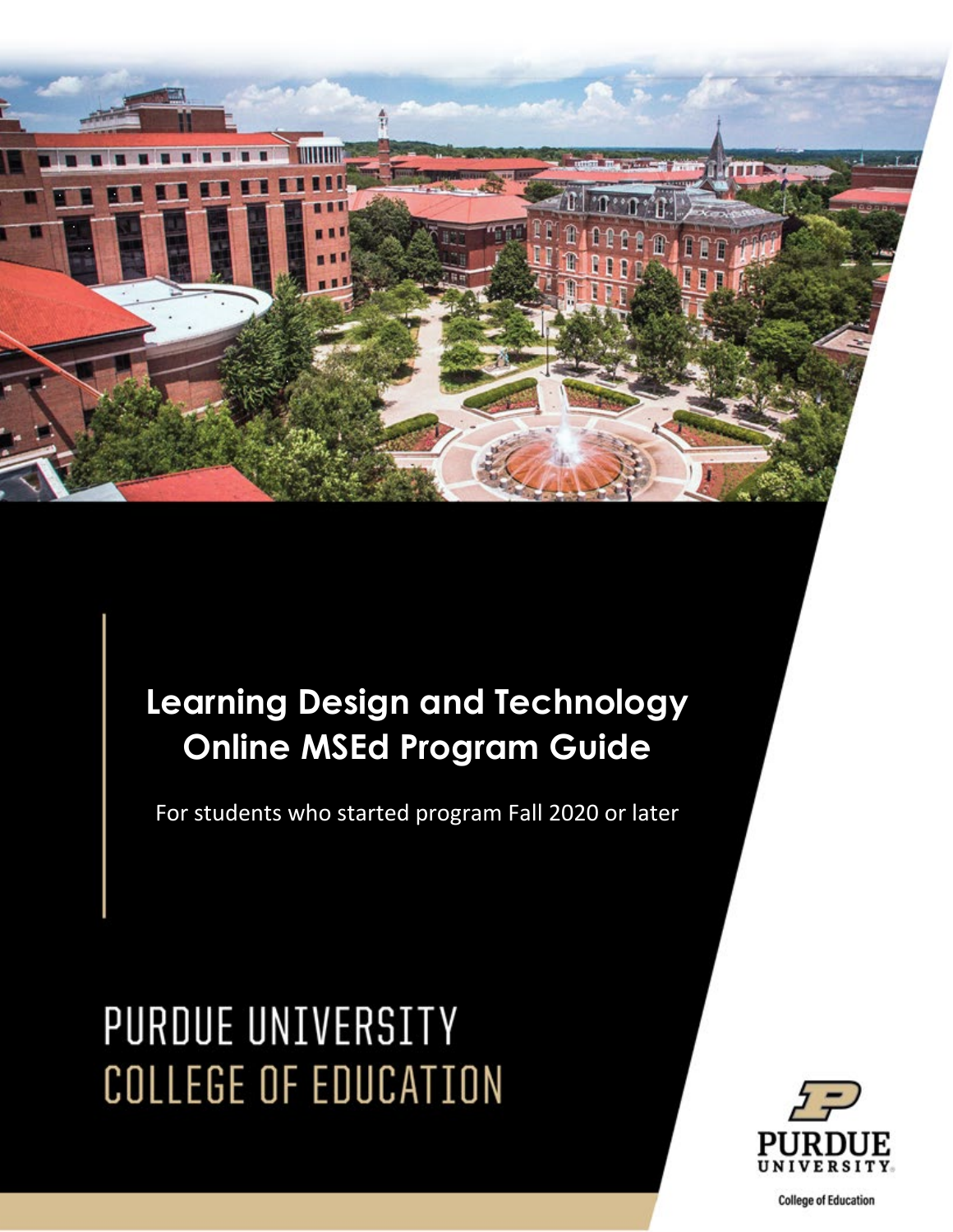# I. Table of Contents

<span id="page-1-0"></span>

| Τ.    |                                                                                               |  |
|-------|-----------------------------------------------------------------------------------------------|--|
| II.   |                                                                                               |  |
|       |                                                                                               |  |
|       | Mission of the Learning Design and Technology Graduate Program at Purdue University3          |  |
|       |                                                                                               |  |
|       |                                                                                               |  |
| III.  |                                                                                               |  |
|       | Course Requirements for Students who Started Program Fall 2020 or Later (35 credits)  4       |  |
|       | Tentative Master's Program Course Sequence for Students Starting Program Fall 2020 or Later 5 |  |
| IV.   |                                                                                               |  |
| V.    |                                                                                               |  |
| VI.   |                                                                                               |  |
| VII.  |                                                                                               |  |
| VIII. |                                                                                               |  |
|       |                                                                                               |  |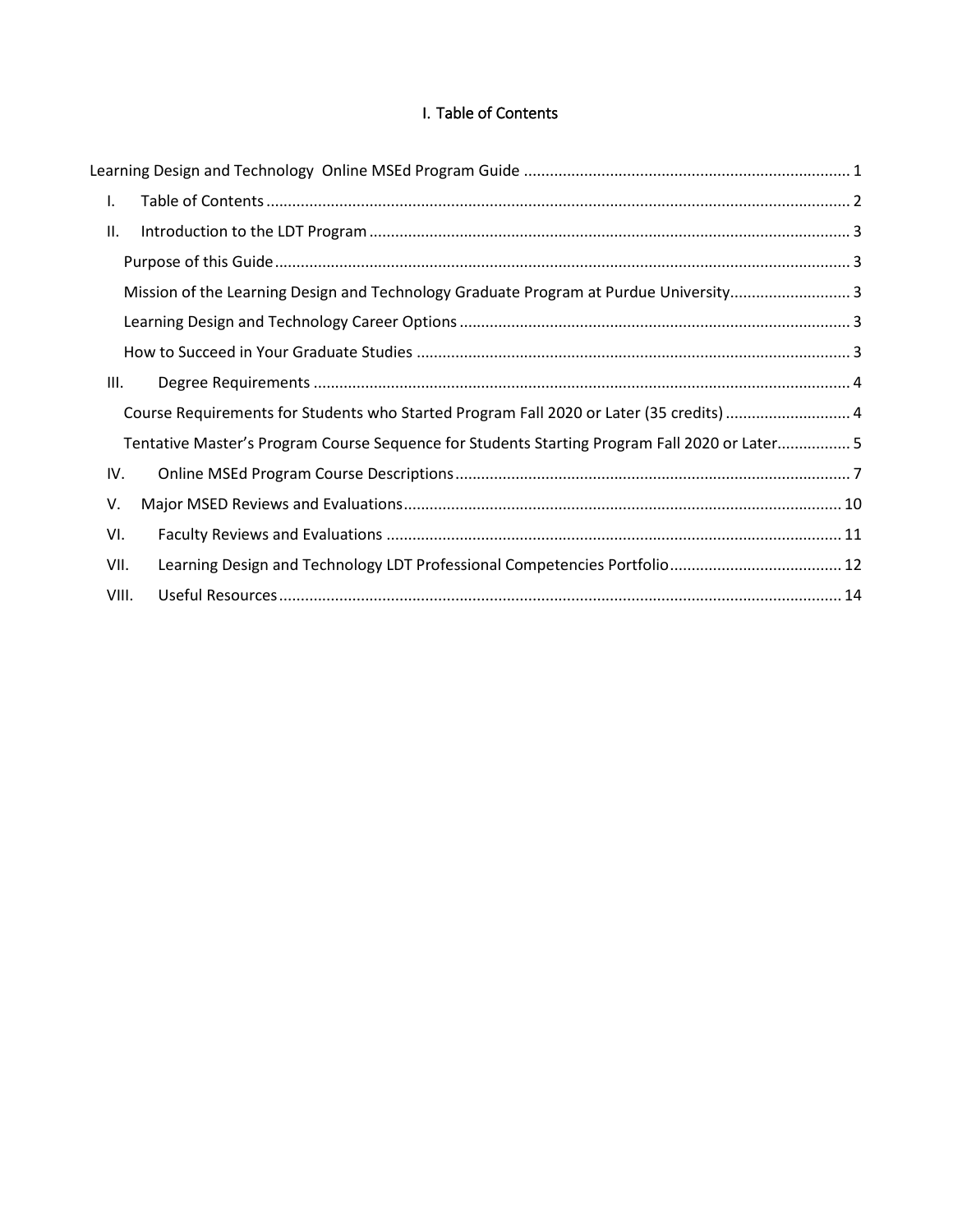# **II. Introduction to the LDT Program**

# <span id="page-2-1"></span><span id="page-2-0"></span>**Purpose of this Guide**

The purpose of this guide is to assist you, a master's student in Learning Design and Technology, in understanding and managing your graduate program of study. This guide includes key information about the M.S.Ed program, requirements, and timelines. You should become familiar with the information in this guide as it is relevant to your degree program.

# <span id="page-2-2"></span>**Mission of the Learning Design and Technology Graduate Program at Purdue University**

Graduate programs in Learning Design and Technology at Purdue University prepare students to design effective learning experiences and environments that incorporate technology with a special emphasis on inquiry-based, authentic practices in traditional and distributed learning settings.

# <span id="page-2-3"></span>**Learning Design and Technology Career Options**

Learning Design and Technology is an interdisciplinary field of study. The aim of this field of study is to promote learning through the application of systematic principles of instructional design and appropriate uses of educational technologies including computers and media. Learning Design and Technology, although often associated with computers and other hardware, goes beyond any particular medium or device. It is a systematic way of designing, developing, implementing, and evaluating the total process of teaching and learning to bring about more effective learning. Computers and technologies play a key role in support of teaching and learning and so are important aspects of LDT in today's world. Specialists in this field design and develop instruction, often computer or web-based, and implement and evaluate technology-enhanced learning in a variety of settings including K-12 schools, universities, business/industry training, and the military.

# <span id="page-2-4"></span>**How to Succeed in Your Graduate Studies**

To succeed in your graduate studies you must become an active participant in the process. Although the faculty will endeavor to assist you and provide guidance, ultimately it is your responsibility to ensure that you are adhering to all requirements and timelines and getting what you need/want out of the program. It is important that you thoroughly familiarize yourself with the information in this guide as well as graduate policies and procedures. If you are uncertain about rules and requirements consult with your Student Services Coordinator.

Part of completing a graduate degree involves enculturation into the field of instructional design and technology. This cannot occur in isolation. Get to know other graduate students and collaborate with them. The most successful students are often those who belong to a mutual support group. It is especially important that you establish connections with other graduate students so that you can become a part of the Learning Design and Technology community. For instance, LDT maintains a Facebook page that you are welcome to join.

You will be assigned a faculty chair who will serve as your major professor. Throughout your graduate studies, if you maintain good communication with your professors, your problems are likely to be minimized.

Note: You may be asked to hire a professional editor to review your work. This should be completed in consultation with your faculty advisor. Refer to section VIII for information about resources at the Purdue Libraries and the Purdue University Online Writing Lab (OWL).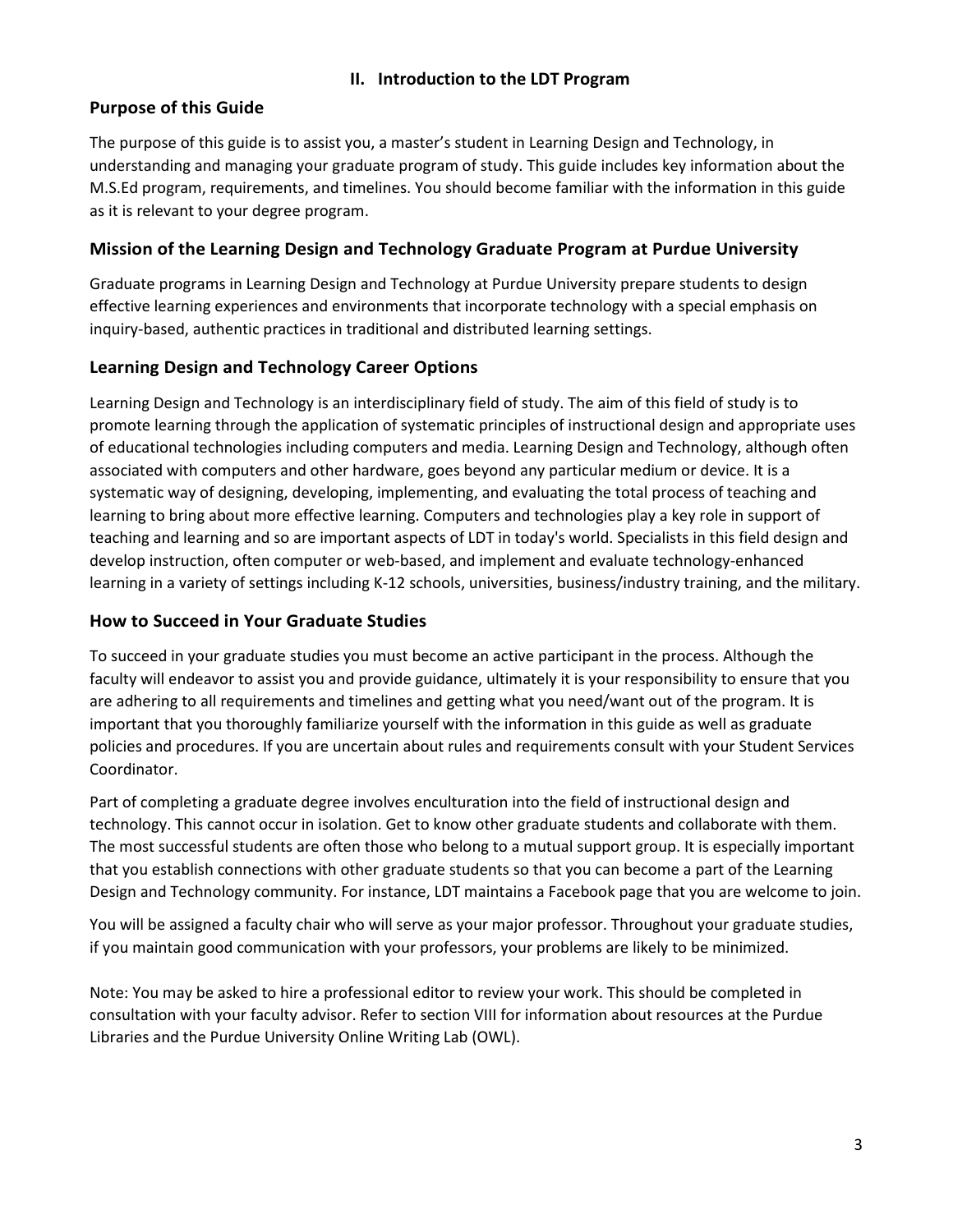# **III. Degree Requirements**

# <span id="page-3-0"></span>**Course Requirements for Students who Started Program Fall 2020 or Later (35 credits)**

# <span id="page-3-1"></span>**Learning Design and Technology Prerequisites Requirements**

- EDCI 57200: Prerequisite for EDCI 56900
- EDCI 57200: Prerequisite for EDCI 67200
- EDCI 56900, EDCI 57200, EDCI 67200: Prerequisitesfor EDCI 57300
- EDCI 60001: Prerequisite for EDCI 60002
- EDCI 60001, EDCI 60002: Prerequisites for EDCI 60003

# **Core Online M.S. Learning Design and Technology Requirements(total of 24 credits)**

- EDCI 51300, Foundations of Educational Technology (3 credit hours)
- EDCI 52800, Human Performance Technology (3 credit hours)
- EDCI 53100, Learning Theories and Instructional Design (3 credit hours)
- EDCI56900,IntroductiontoE-Learning(3credithours)
- EDCI 57200, Introduction to Learning Systems Design (3 credit hours)
- EDCI 57300, Instructional Development Practicum (3 credit hours)
- EDCI 57700, Strategic Assessment and Evaluation (3 credit hours)
- EDCI 67200, Advanced Practicesin Learning Systems Design (3 credit hours)

# **Competency Badge Course Series (total of 5 credits)**

- EDCI 60001, Introduction to Demonstrating Professional Competencies in LDT (1 credit hour)
- EDCI 60002, Demonstrating Professional Competencies in LDT (1 credit hour) (Taken 3 Times)
- EDCI 60003, LDT Professional Competencies Portfolio (1 credit hour)

# **Elective & Technology Selective (total of 6 credit hours)**—Select 2 courses, at least 1 course must be a technology selective:

# *Technology Selectives*

- EDCI 55600, Educational Video Game Design (3 credit hours)
- EDCI 56000**,** Educational Technology for Teaching and Learning (3 credit hours)
- EDCI 56400 Integration and Management of Technology for Learning (3 credit hours)
- EDCI 56600, Educational Applications of Multimedia (3 credit hours)

# *General Electives*

- EDCI 57500, Foundations of Distance Learning (3 credit hours)
- EDCI 58800, Motivation and Instructional Design (3 credit hours)
- EDCI 63300, Instructional Design Project Management (3 credit hours)
- EDPS 53300 Introduction To Educational Research I: Methodology (3 credit hours)

Online M.S.Ed students will complete all core courses in order based on when they started their program, as shown on the next page (exceptions may be made on a case-by-case basis depending on previous graduate coursework). This will provide you with a cohesive set of sequenced experiences.

- **Note:** Individuals may need to take additional courses as determined by their graduate committee. This might be necessary if additional prerequisites need to be acquired, for example.
- **Note:** Up to 9 credits may be transferred from coursestaken during previous programs; however, you must request these transfers and each request must be approved by your faculty committee.
- **Note:** Not all courses will be available during every session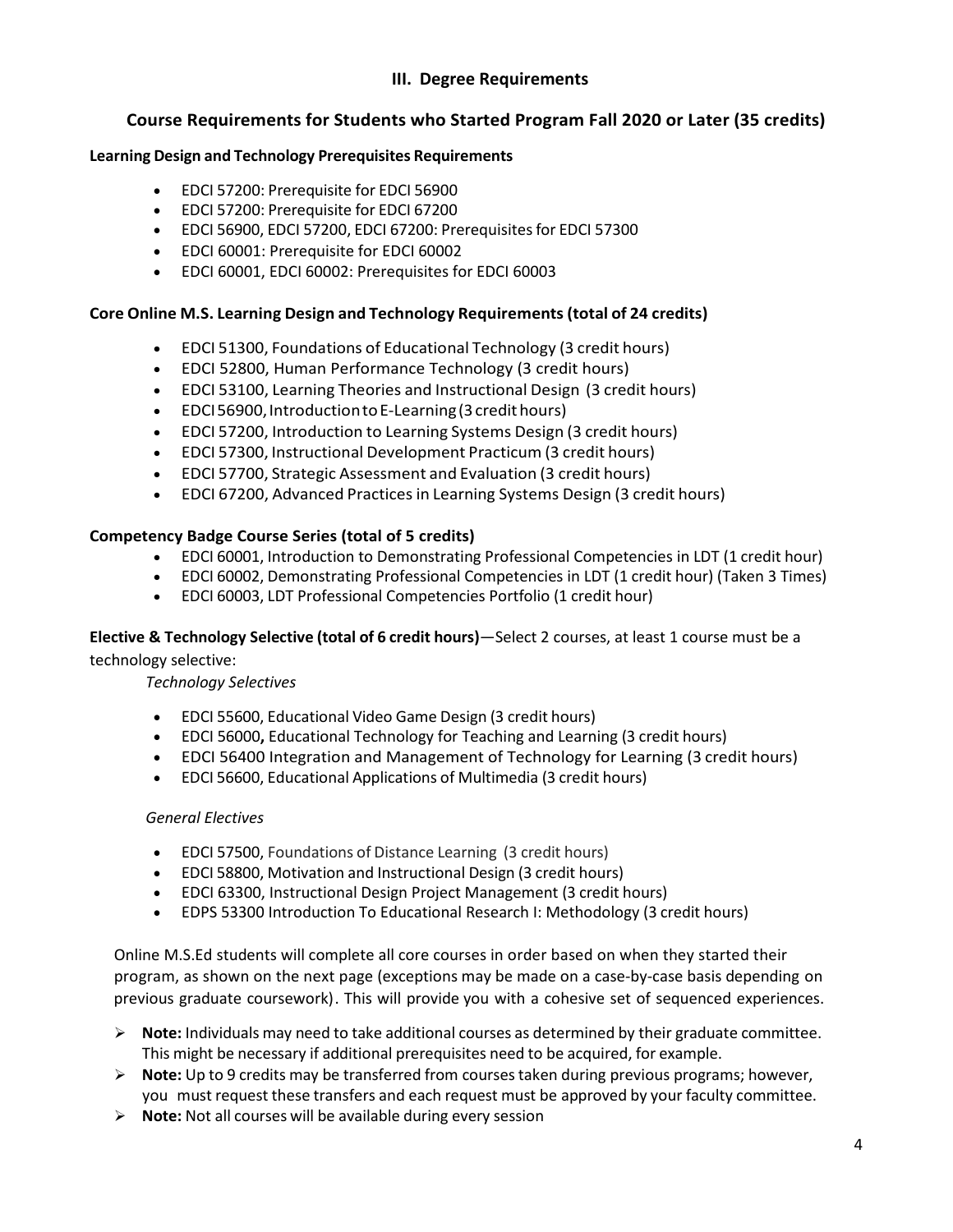<span id="page-4-0"></span>

| Fall                  |                                |  |
|-----------------------|--------------------------------|--|
| Term 1                | Term <sub>2</sub>              |  |
| <b>EDCI 51300</b>     | <b>EDCI 57200</b>              |  |
|                       | EDCI 60001 (16 Weeks)          |  |
| <b>Spring</b>         |                                |  |
| Term 1                | Term <sub>2</sub>              |  |
| <b>EDCI 53100</b>     | <b>Tech Selective/Elective</b> |  |
| EDCI 60002 (16 Weeks) |                                |  |
| <b>Summer</b>         |                                |  |
| Term 1                | Term <sub>2</sub>              |  |
| <b>EDCI 56900</b>     | <b>EDCI 52800</b>              |  |
| EDCI 60002 (16 Weeks) |                                |  |
| Fall                  |                                |  |
| Term 1                | Term <sub>2</sub>              |  |
| <b>EDCI 57700</b>     | <b>EDCI 67200</b>              |  |
| EDCI 60002 (16 Weeks) |                                |  |
| <b>Spring</b>         |                                |  |
| Term 1                | Term <sub>2</sub>              |  |
| <b>EDCI 57300</b>     | <b>Tech Selective/Elective</b> |  |
| <b>EDCI 60003</b>     |                                |  |

# **Course sequence for students starting in the FALL**

# **Course sequence for students starting in SPRING**

| <b>Spring</b>         |                                |  |  |
|-----------------------|--------------------------------|--|--|
| Term 1                | Term <sub>2</sub>              |  |  |
| <b>EDCI 53100</b>     | <b>Tech Selective/Elective</b> |  |  |
| EDCI 60001 (16 Weeks) |                                |  |  |
| <b>Summer</b>         |                                |  |  |
| Term 1                | Term <sub>2</sub>              |  |  |
| <b>EDCI 51300</b>     | <b>EDCI 57200</b>              |  |  |
| EDCI 60002 (16 Weeks) |                                |  |  |
| Fall                  |                                |  |  |
| Term 1                | Term <sub>2</sub>              |  |  |
| <b>EDCI 57700</b>     | <b>EDCI 67200</b>              |  |  |
|                       | EDCI 60002 (16 Weeks)          |  |  |
| <b>Spring</b>         |                                |  |  |
| Term 1                | Term <sub>2</sub>              |  |  |
| <b>EDCI 56900</b>     | <b>Tech Selective/Elective</b> |  |  |
| EDCI 60002 (16 Weeks) |                                |  |  |
| <b>Summer</b>         |                                |  |  |
| Term 1                | Term <sub>2</sub>              |  |  |
| <b>EDCI 57300</b>     | <b>EDCI 52800</b>              |  |  |
| <b>EDCI 60003</b>     |                                |  |  |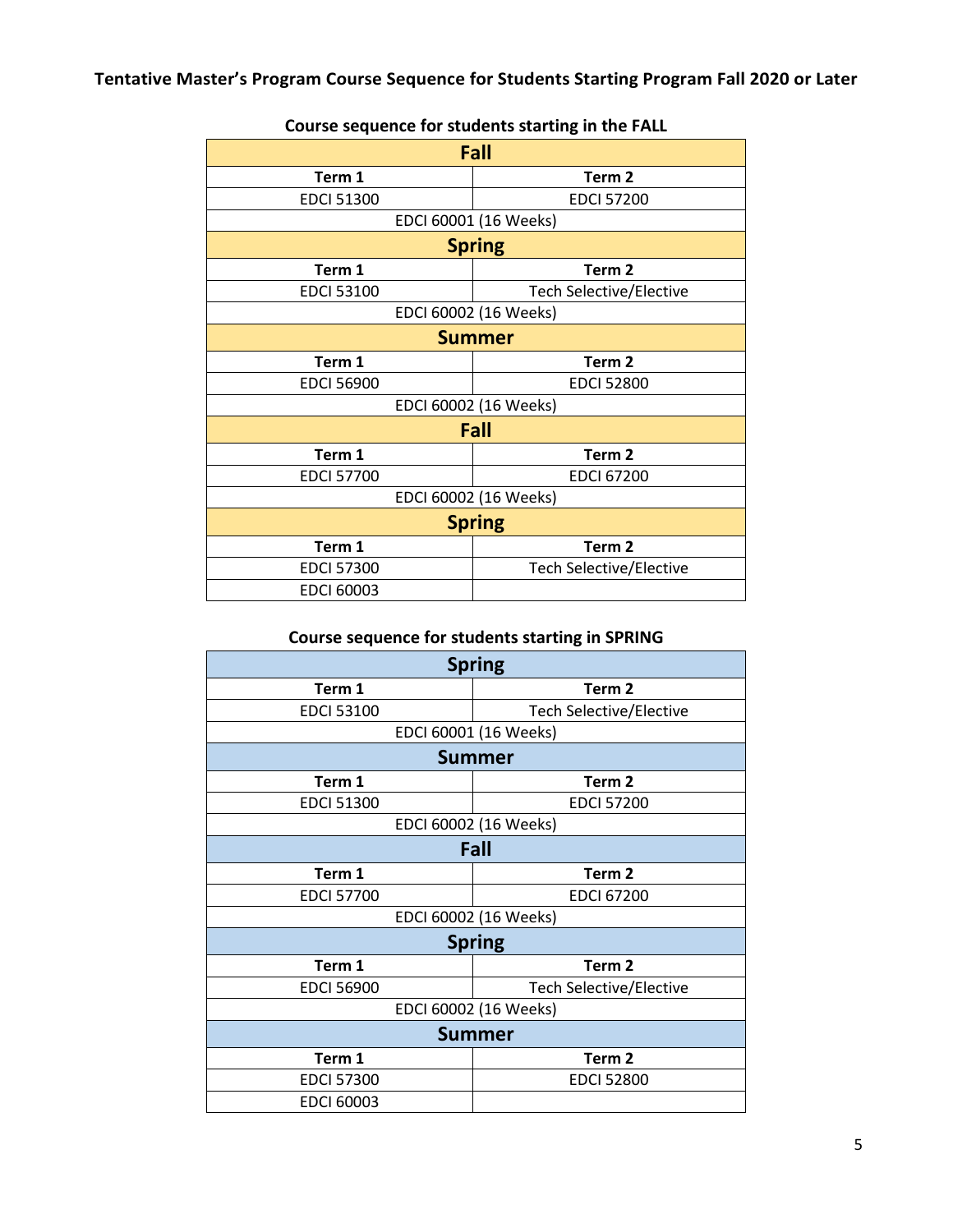# **Course sequence for students starting in SUMMER**

| <b>Summer</b>         |                                |  |  |
|-----------------------|--------------------------------|--|--|
| Term 1                | Term <sub>2</sub>              |  |  |
| <b>EDCI 51300</b>     | <b>EDCI 57200</b>              |  |  |
| EDCI 60001 (16 Weeks) |                                |  |  |
| Fall                  |                                |  |  |
| Term 1                | Term <sub>2</sub>              |  |  |
| <b>EDCI 57700</b>     | 67200                          |  |  |
| EDCI 60002 (16 Weeks) |                                |  |  |
| <b>Spring</b>         |                                |  |  |
| Term 1                | Term <sub>2</sub>              |  |  |
| <b>EDCI 53100</b>     | <b>Tech Selective/Elective</b> |  |  |
| EDCI 60002 (16 Weeks) |                                |  |  |
| <b>Summer</b>         |                                |  |  |
| Term 1                | Term <sub>2</sub>              |  |  |
| <b>EDCI 56900</b>     | <b>EDCI 52800</b>              |  |  |
| EDCI 60002 (16 Weeks) |                                |  |  |
| Fall                  |                                |  |  |
| Term 1                | Term <sub>2</sub>              |  |  |
| <b>EDCI 57300</b>     | <b>Tech Selective/Elective</b> |  |  |
| <b>EDCI 60003</b>     |                                |  |  |

# **Course Notes:**

- Course sequences listed above assume continuous enrollment.
- EDCI 60001 Introduction to Demonstrating Professional Competencies in LDT and EDCI 60002 Demonstrating Professional Competencies in LDT are 16 weeks long. The final course in the competencies course sequence, EDCI 60003 LDT Professional Competencies Portfolio, is 8 weeks long.
- At least one technology selective course is required. In addition to taking a technology selective, students are required to take an additional course from the list of general electives or may take a second course from the list of technology selectives.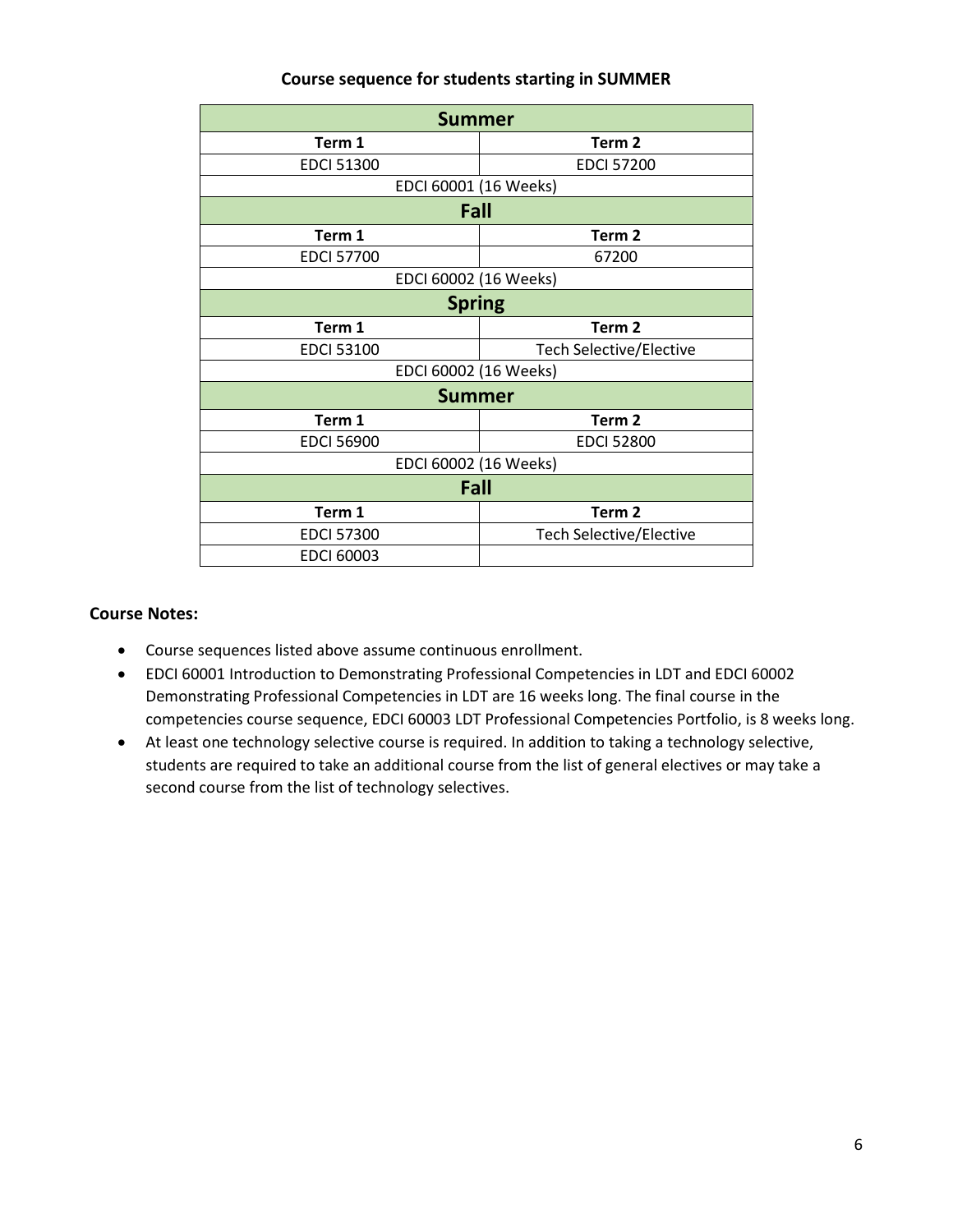# **IV. Online MSEd Program Course Descriptions**

# <span id="page-6-0"></span>**Core Courses (total of 24 credit hours)**

- **EDCI 51300, Foundations of Educational Technology (3 credit hours):** This course provides a historical overview of the field and delineates the foundational knowledge, skills, and attitudes needed by professionals in the field of educational technology and instructional design. Students explore the field by engaging in collaborative projects along with thinking and writing about various aspects of educational technology and the underlying instructional design theories.
- **EDCI 52800, Human Performance Technology (3 credit hours):** This course provides an introduction to the field of human performance technology (HPT). It examines basic concepts and principles of human performance, the theoretical underpinnings of the field, research and application literature, and various approaches to solving human performance problems. A systematic approach to the analysis, design, development, implementation and evaluation of performance improvement interventions within organizations is emphasized.
- **EDCI 53100, Learning Theories and Instructional Design (3 credit hours):** This course helps students learn how theories of human learning and motivation can be applied to the instructional process in order to make the process more effective, efficient, and/or appealing. The focus of the course is on two areas: 1) the theoretical principles that have contributed to the field of Instructional Design (ID), and 2) how those principles can be applied within practical settings.
- **EDCI 56900, Introduction to E-Learning (3 credit hours):** This course examines how the design and development of instruction are impacted by the use of the computer as delivery system. A primary focus is on effective learning design strategies for e-learning. Learners will identify and apply effective design practices with emphasis on project management, planning, and implementation. Education or training materials will be developed using appropriate authoring tools as determined by the instructional context. Learners will design an E-Learning module with end-to-end documentation of the design process (Project Plan, Design Document, Storyboard). Opportunities for collaborative feedback and evaluation will also be featured elements of the course experience.
- **EDCI 57200, Introduction to Learning Systems Design (3 credit hours):** This course examines the processes of instructional design within a project-based context. A primary focus is on the design of effective learning strategies that are motivating, efficient, and effective. Practical aspects of designing instructional learning systems in the classroom and workplace are addressed while completing project work.
- **EDCI 57300, Instructional Development Practicum (3 credit hours)**: Supervised field experience in programs involving instructional development activities. Students participate in ongoing projects in the design and development of instructional materials and training programs in business and industry, medical facilities, or other settings deemed appropriate. Students will develop skills in their fields of interest as well as learn about the job demands of that field. The purpose of the practicum is to provide students with the opportunity to apply knowledge gained in EDCI 57200 and other instructional development courses with practical field experiences.
- **EDCI 57700, Strategic Assessment and Evaluation (3 credit hours)**: This course explores principles and techniques that can be used to carry out evaluations within an organization. The course also examines several aspects of conducting evaluations, including planning and designing an evaluation, developing appropriate instruments, using various methods to collect information, analyzing information obtained from those methods, and communicating results and recommendations. This course is designed to help learners understand the multiple ways that evaluation is used in instructional systems and provides opportunities to design various types of evaluation instruments. A portion of the course will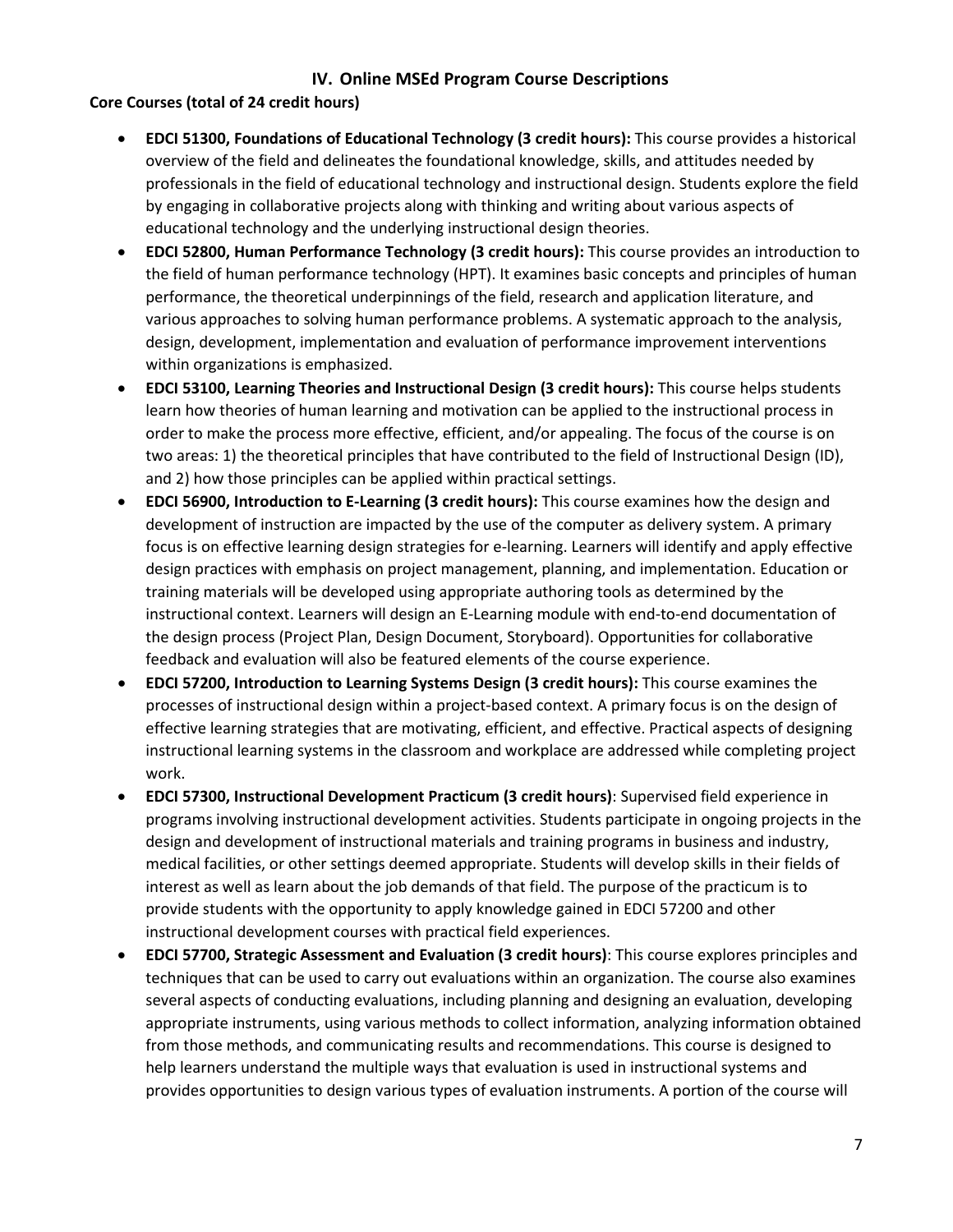examine the study of learner assessment as part of the evaluation of instructional programs; however, the course's focus is dedicated to the study of program evaluation.

• **EDCI 67200, Advanced Practices in Learning Systems Design (3 credit hours)**: This course focuses on the application of learning systems design to real-world educational situations through the in-depth consideration of key instructional design processes (e.g., analysis, design, development, implementation, evaluation). Additionally, a key focus of the course is on the development of instructional design expertise.

# **Competency Badge Course Series (total of 5 credit hours)**

- **EDCI 60001, Introduction to Demonstrating Professional Competencies in LDT (1 credit hour):** This course is designed to help you to understand the knowledge and skills necessary for your successful online learning in the Learning Design and Technology program, with a focus on the process of earning digital badges aligned with professional competencies. In this orientation, you will explore what online learning entails and reflect on how you can best set yourself up to succeed in your studies. You will also learn and apply the process of both earning digital badges within the program and evaluating your peers' work as part of the badge earning process.
- **EDCI 60002, Demonstrating Professional Competencies in LDT (1 credit hour, taken 3 times):** This course will primarily focus on the further earning of badges as part of demonstrating required program competencies. We will also further explore the purpose and process behind this. Additional resources and activities regarding a better understanding of the profession will also be available.
- **EDCI 60003, LDT Professional Competencies Portfolio (1 credit hour):** This course will focus on completion of the competency portfolio reflecting on the depth and breadth of your educational growth since entering the Master's program. The purpose of the LDT competency portfolio is to demonstrate that you have mastered the graduate competencies. The portfolio will contain student evidence aligned with LDT competencies and will be reviewed by your committee. The completed competency portfolio is a requirement for graduation from the LDT Master's program.

**Elective & Technology Selective (total of 6 credit hours)**—Select 2 courses, at least 1 course must be a technology selective:

# *Technology Selectives*

- **EDCI 55600 Educational Video Game Design (3 credit hours):** This course introduces the design of educational video games. The focus of the course throughout the semester will be on two areas: 1) the learning, instructional design, and game design theories which can inform the design of effective and engaging educational computer and video games, and 2) how to apply those theories within practical settings. Key theories will be introduced through course readings and discussion. Students will apply the theories through the design of their own educational video games.
- **EDCI 56000 Educational Technology for Teaching and Learning (3 credit hours):** This course addresses the fundamentals of educational/learning technologies within both the traditional classroom, as well as the corporate/business training environments. Students will explore and evaluate various tools/technologies and determine how, when, and why such technologies can/should be infused into normal, hybrid, or fully online learning situations. The goal of the course is to help the student plan, implement, and evaluate technology for teaching and learning.
- **EDCI 56400, Integration and Management of Technology for Learning (3 credit hours):** This course focuses on techniques for and issues related to integrating computers in learning environments. Topics covered stem from literature in the field and include (1) theoretical foundations of technology integration, (2) teaching and learning issues with technology integration, (3) designing the application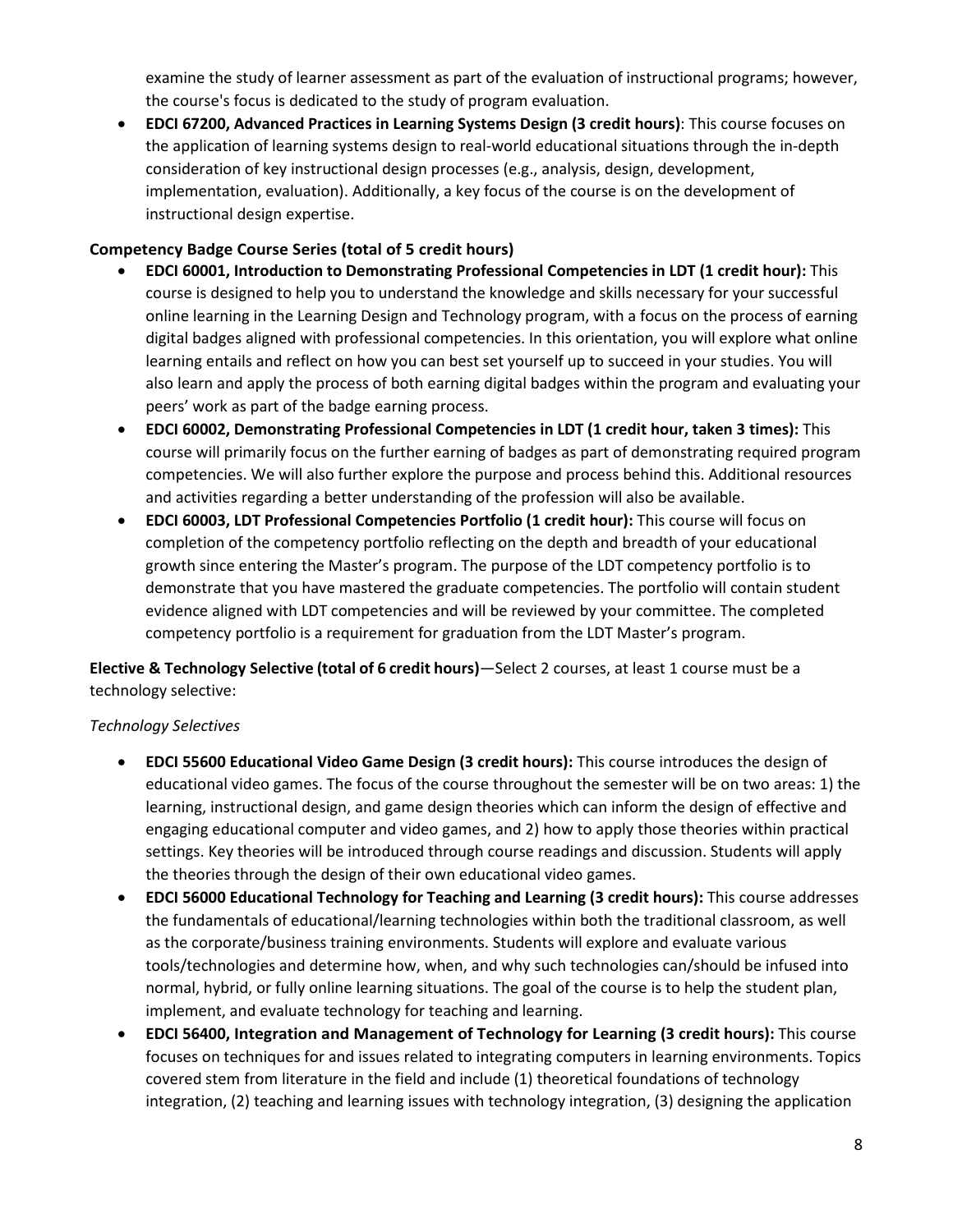of learning technologies for use in educational settings, and (4) emerging issues in research and practice with technology integration. Class activities are designed to model applications of learning technology, while class projects allow individuals to develop skills and knowledge in areas of your personal need or interest. The goal of the course is to help you develop an understanding of important issues associated with the integration and management of technology in learning and to effectively plan, design, implement, and evaluate technology-based instruction.

• **EDCI 56600, Educational Applications of Multimedia (3 credit hours):** This course involves the exploration of educational applications of multimedia. Examination and application of related research is a key component of the course. Projects involve the creation of instructional materials incorporating multimedia (e.g. sound, photographs, video, and/or interactive elements). Usability and usability testing considerations are explored.

# *General Electives*

- **EDCI 57500: Foundations of Distance Learning (3 credit hours):** An introduction to the field of distance learning/education. Examination of basic concepts and principles of distance learning, the theoretical underpinnings of the field, research and application literature, and distance education delivery technologies. A systematic approach to the design, development, delivery, and evaluation of instruction for learners at a distance is emphasized. Special attention is given to course management systems.
- **EDCI 58800, Motivation and Instructional Design (3 credit hours):** This course has been designed to provide an in-depth study of motivation as one of the fundamental variables underlying human learning, behavior, and instructional design. The focus of the course is on two areas: 1) theories of motivation and the general principles that have contributed to the field of instructional design, and 2) how those principles are selected and applied within practical design settings.
- **EDCI 63300 Instructional Design Project Management (3 credit hours):** This course focuses on the application of project management ideas, concepts, and strategies in instructional design settings. Students will be asked to consider the relationship between instructional design and project management, tools that can assist with managing instructional design projects, and factors influencing the instructional design project management process. Students will explore these topics by creating deliverables for instructional design cases and other interactive assignments.
- **EDPS 53300, Introduction to Educational Research I: Methodology (3 credit hours):** This is an introductory course in educational research and evaluation methodology which considers the various methods of educational research, the formulation of research hypotheses, and the preparation of research reports.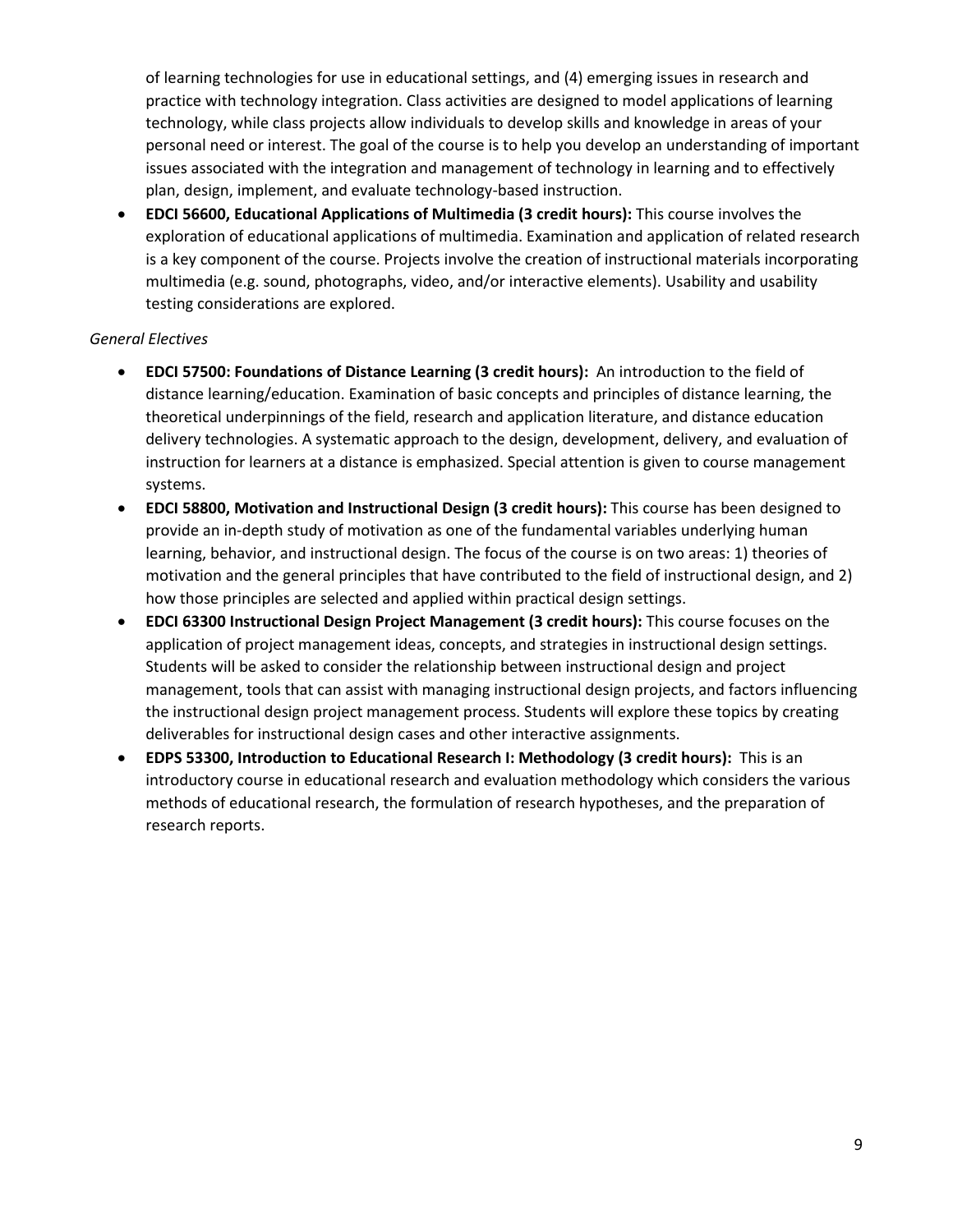# **V. Major MSED Reviews and Evaluations**

<span id="page-9-0"></span>Below is a timetable that should be used as a guide to accomplishing needed tasks for the master's degree in Learning Design and Technology. It includes dates for major reviews and evaluations by the faculty, the exit exam, and recommendations for submitting the Plan of Study:

| <b>Review</b>                                            | <b>Description</b>                                                                                                                                                                                             |
|----------------------------------------------------------|----------------------------------------------------------------------------------------------------------------------------------------------------------------------------------------------------------------|
| <b>Draft Plan of Study</b>                               | Initially, check with your Student Service Coordinator to confirm<br>the names of your committee members and chair and to review<br>a draft Plan of Study.                                                     |
| <b>Progress Review</b>                                   | A progress review will be conducted by the Student Service<br>Coordinator and, if necessary, the committee members in<br>each session.                                                                         |
| <b>Plan of Study</b>                                     | Work with your Student Service Coordinator to submit<br>your Plan of Study for committee approval. As stated<br>previously, up to 9 transfer credits are allowed but need<br>to be approved by your committee. |
| <b>LDT Professional Competencies</b><br><b>Portfolio</b> | Continuously develop a portfolio, which will be<br>reviewed by your committee when it is completed at<br>the conclusion of EDCI 60003 LDT Professional<br>Competencies Portfolio.                              |

# **Review and Evaluation Timeline**

| <b>Semester</b>    | <b>Checklist</b>                                                                                                                                                                                             |
|--------------------|--------------------------------------------------------------------------------------------------------------------------------------------------------------------------------------------------------------|
| <b>Session 1</b>   | • Take courses based on your Plan of Study<br>• Confirm your graduate committee and chair<br>• Review your draft Plan of Study and submit<br>Begin development of LDT professional competencies<br>portfolio |
| <b>Session 2-9</b> | • Take courses based on your Plan of Study<br>• Continue development of LDT professional competencies<br>portfolio                                                                                           |
| <b>Session 10</b>  | • Take courses based on your Plan of Study<br>• Finalize LDT professional competencies portfolio and submit<br>to committee<br>$\bullet$ Graduate                                                            |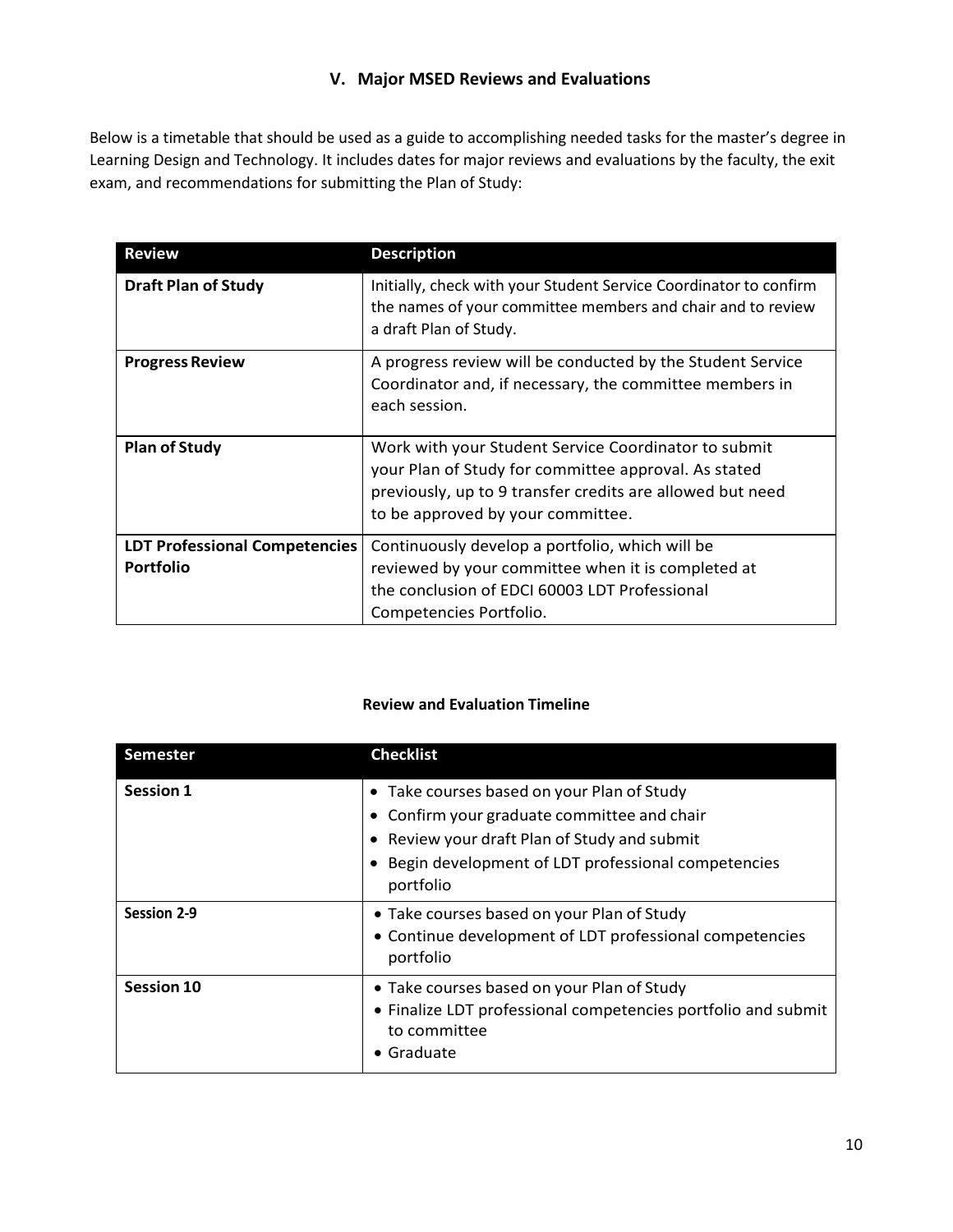# **VI. Faculty Reviews and Evaluations**

<span id="page-10-0"></span>In each session, the Student Service Coordinator and your committee members will review your progress including:

- Overall program progress
- Achievement of Learning Design and Technology Graduate Competencies
- Plan of Study
- LDT Professional Competencies Portfolio— Ongoing development during sessions 1-9 and submission at the conclusion of EDCI 60003

Your faculty committee will meet to review your accumulated session progress reports. This review is intended to verify and validate your competencies as well as provide programmatic feedback and guidance. Additionally, this review is intended to comprehensively assess student performance. Based on the review, the chair of the committee will determine if your progress is satisfactory or not.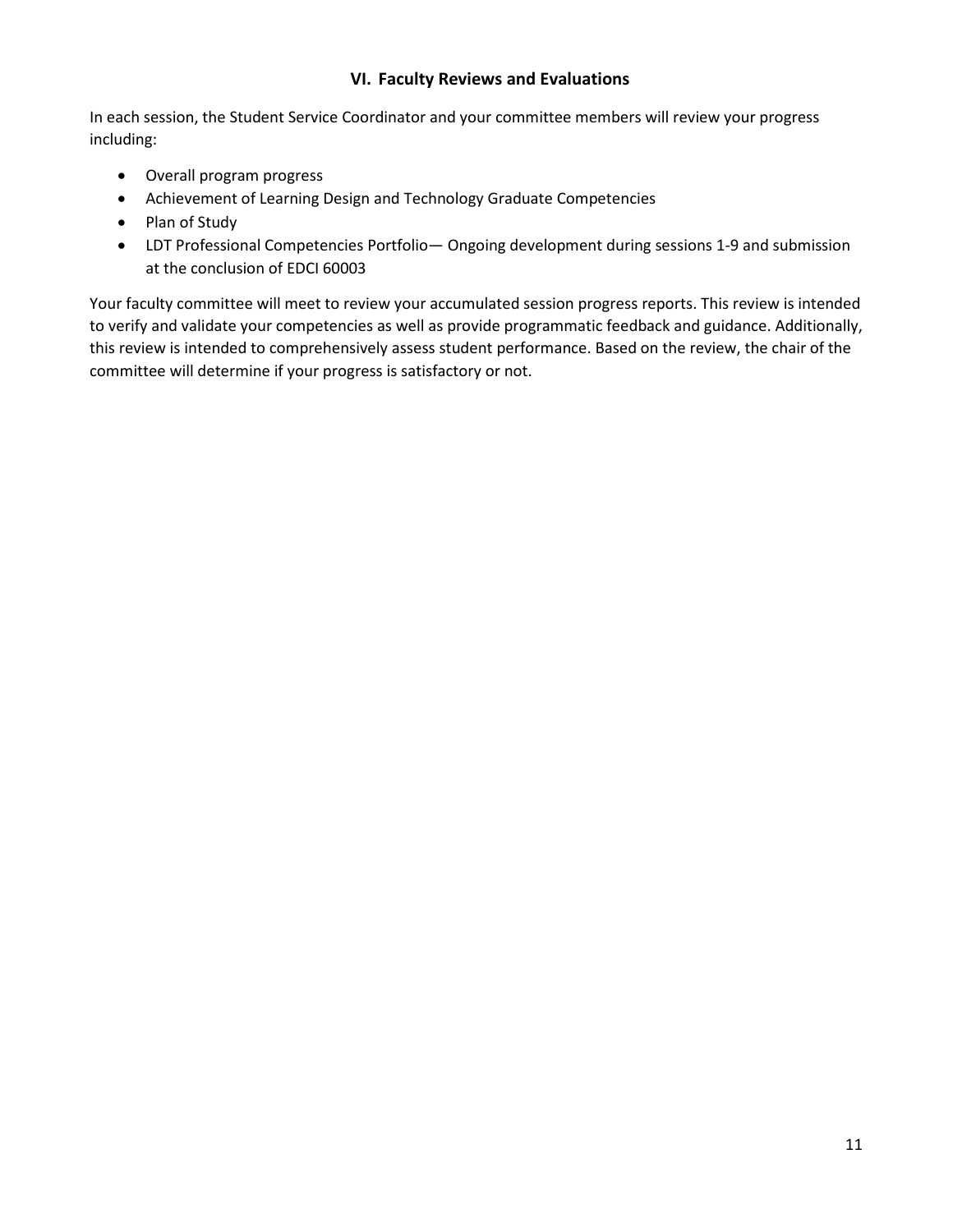# **VII.Learning Design and Technology LDT Professional Competencies Portfolio**

# <span id="page-11-0"></span>**The Importance of the Competencies for the Learning Design and Technology Graduate Degree**

Specific competencies, listed below, must be demonstrated by all graduate students in the Learning Design and Technology program. The faculty of the Learning Design and Technology program require a portfolio as the primary vehicle for demonstration of student attainment of the graduate competencies. The Competency-Based Digital Badges program allows you to work on your portfolio throughout the program – revisiting, reflecting, and preparing your work throughout your entire master's program. Part of this work involves reviewing artifacts submitted by your peers and submitting your own work for review. This integrated peer review process promotes more professional artifacts, utilizes a research-backed approach for developing critical thinking, and supports students in gaining a better understanding of their own strengths and skills. The aim of the Competency-Based Digital Badges is to help you develop your ability to create and develop specific skills in the following instructional design categories: Professional Foundations in LDT, Planning and Analysis, Design and Development, and Evaluation and Implementation. The Learning Design and Technology Program developed their list of professional competencies around standards determined by the International Board of [Standards for Training, Performance, and Instruction \(ibstpi\).](http://ibstpi.org/instructional-design-competencies/)

# **Professional Foundations in LDT**

- **ID Professional Communicator**
	- o Write and edit messages that are clear, concise, and grammatically correct.
	- o Solicit, accept, and provide constructive feedback.
	- $\circ$  Deliver presentations that effectively engage audiences and communicate clear messages.

# • **Applying ID Research and Theory**

- o Explain key concepts and principles related to instructional design.
- $\circ$  Apply systems thinking to instructional design and performance improvement projects.

# • **ID Knowledge, Skills, and Attitudes**

- o Participate in professional development activities.
- o Establish and maintain contacts with other professionals.
- $\circ$  Acquire and apply new technology skills in instructional design practice.

# • **Ethical, Legal, and Political Implications of Design**

- o Recognize, respect, and comply with organizational constraints.
- o Comply with organizational and professional code of ethics.

# **Planning and Analysis**

- **Gap Analysis**
	- o Conduct a gap analysis
- **Target Population and Environment**
	- o Determine characteristics of a target population and/or environment that may impact the design and delivery of instruction.
- **Analysis Techniques for Instruction**
	- o Determine subordinate and prerequisite skills and knowledge.
	- $\circ$  Use appropriate techniques to analyze various types and sources to validate content.
- **Analyze Technologies**
	- $\circ$  Analyze the characteristics of existing and emerging technologies and their potential use.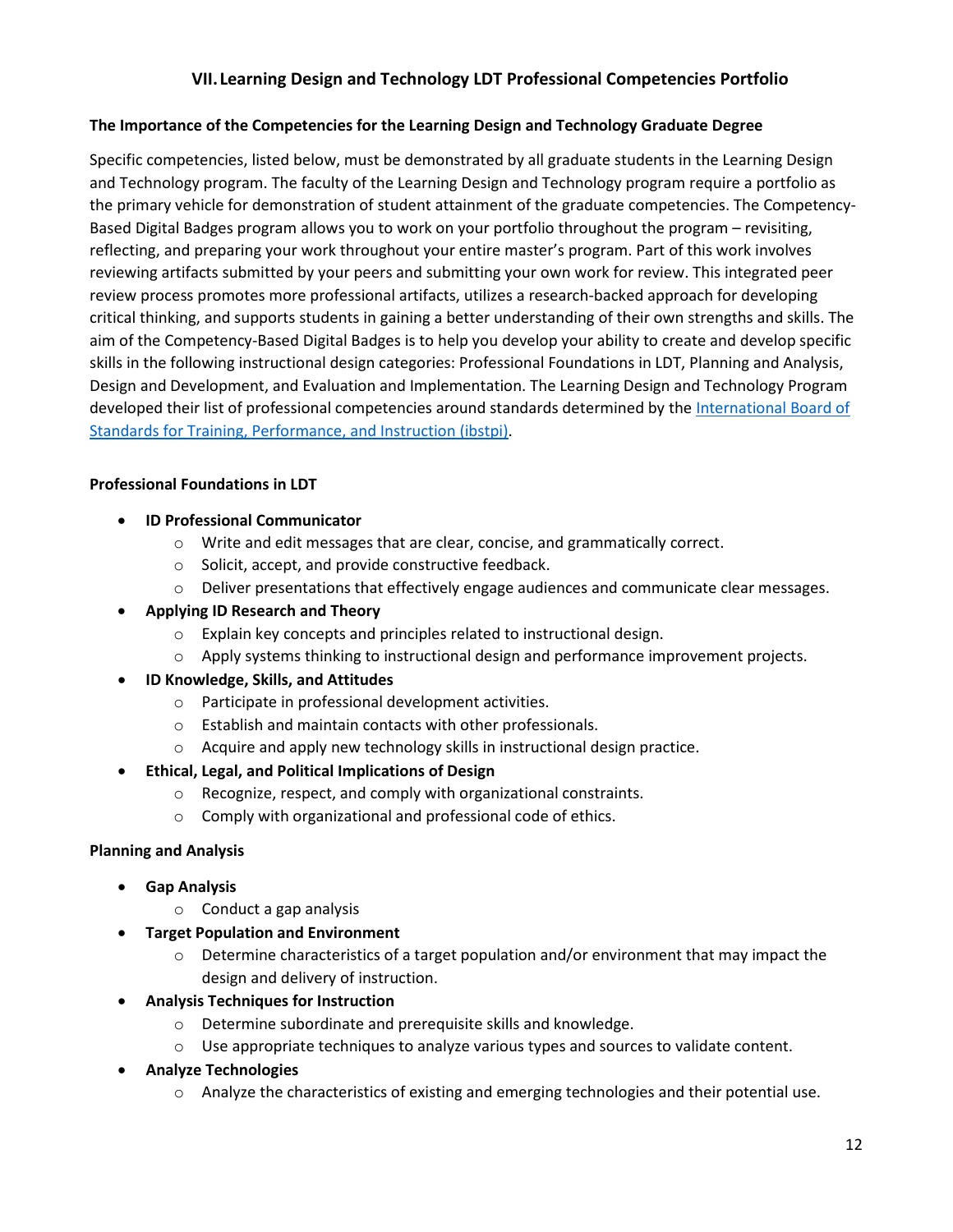# **Design and Development**

# • **Instructional Design and Development Process**

- o Select or create an instructional design process based on the nature of the project.
- o Modify the instructional design process as project parameters change.
- $\circ$  Describe a rationale for the selected, created, or modified instructional design process.

# • **Systematic Design**

- o Identify and sequence instructional goals.
- $\circ$  Specify and sequence the anticipated learning and performance outcomes.

# • **Design Instructional Interventions**

- $\circ$  Identify instructional strategies that align with instructional goals and anticipated learning outcomes.
- o Apply appropriate interaction design and interactive learning principles.
- o Use appropriate message and visual design principles.
- o Apply appropriate motivational design principles.
- o Generate design documents.

# • **Select or Modify Existing Instructional Materials**

- $\circ$  Identify and select existing materials that support the content analyses proposed technologies, delivery methods, and instructional strategies.
- o Integrate existing instructional materials into the design.

# • **Develop Instructional Materials**

- o Produce instructional materials in a variety of delivery formats.
- $\circ$  Develop materials that align with the content analyses, proposed technologies, delivery methods, and instructional strategies.
- **Design Learning Assessment** 
	- o Identify the learning processes and outcomes to be measured.
	- o Ensure that assessment is aligned with instructional goals, anticipated learning outcomes, and instructional strategies.

# **Evaluation and Implementation**

- **Evaluate Instructional and Non-instructional Interventions**
	- o Implement formative evaluation plans.
	- o Implement summative evaluation plans.
- **Design a plan for Dissemination and Diffusion of Instructional and/or Non-Instructional Interventions** 
	- $\circ$  Create a vision of change that aligns learning and performance goals with organizational goals.
	- o Create a plan for the dissemination and/or the diffusion of the interventions.